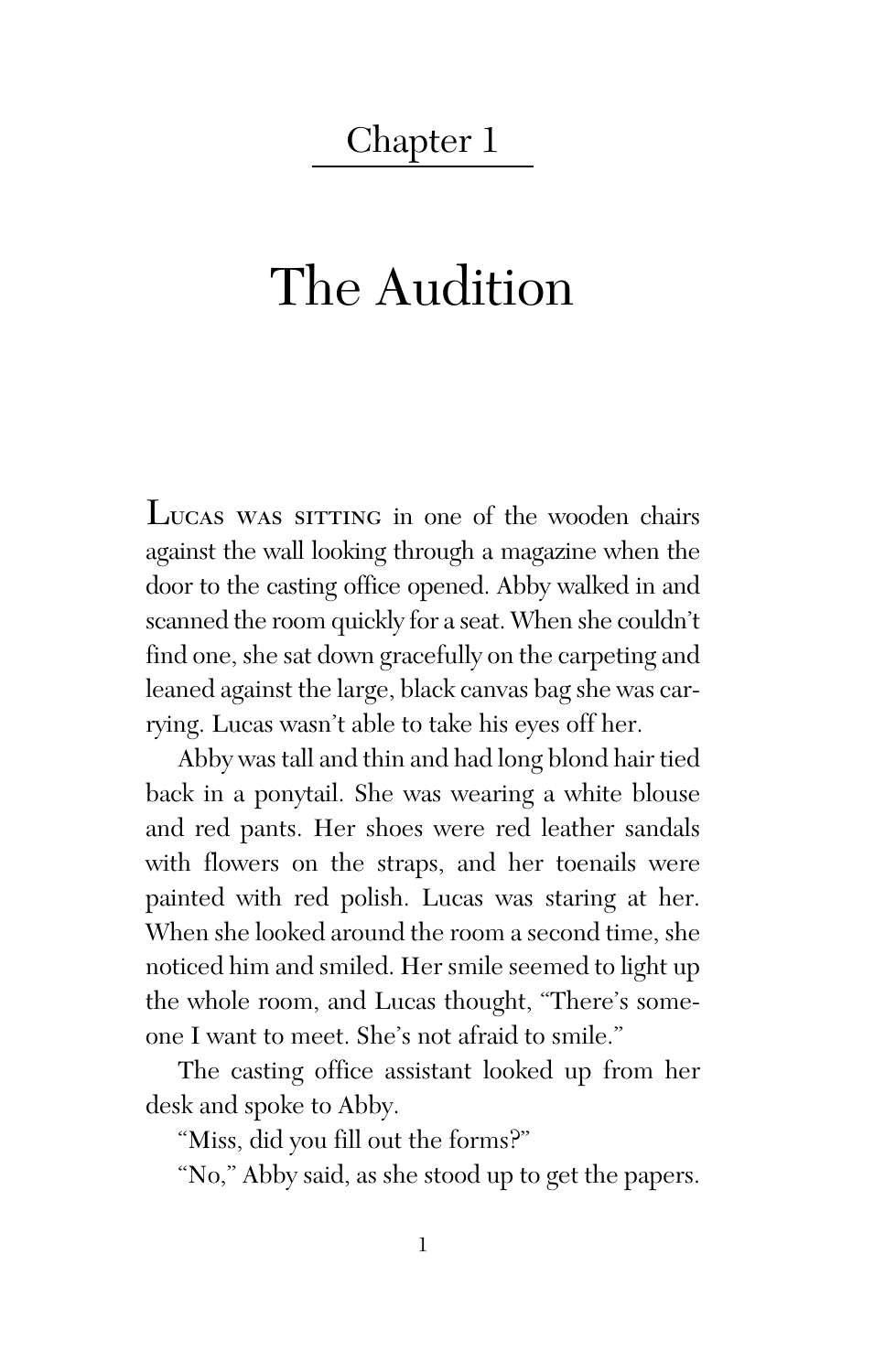She handed the assistant her resume and photo and took the forms for the audition.

Lucas got up and offered Abby his seat, but she politely refused.

"Oh, thanks a lot, but I'm comfortable on the floor. I'm used to it."

The casting assistant began calling out some names. Lucas and four other men walked out the opposite door that led to the theater.

About an hour later, after Abby had her chance to try out for a part in the play, the casting assistant came out of the theater and said, "You can all leave now. I'll call in a few days if you got a part in the play. Thank you all for coming."

Abby found herself wondering what had happened to the young man who had offered her his seat. He never came back into the office. She wasn't sure what that meant. Oh well, she thought. She lifted her bag and swung it over her shoulder. She promised herself that she would stop carrying such a heavy bag because it was beginning to hurt her shoulders and back. Inside were her tap shoes, a pair of sneakers, a change of clothes, a makeup kit, a book, a calendar, and a bottle of water. What would she take out? She would have to take out something because dragging the bag around all day on subways and buses was becoming painful.

It was April now. Abby had arrived in New York three months ago. Ever since she was a little girl, she had wanted to be an actress. She loved acting in school plays and felt happy being on a stage, reciting